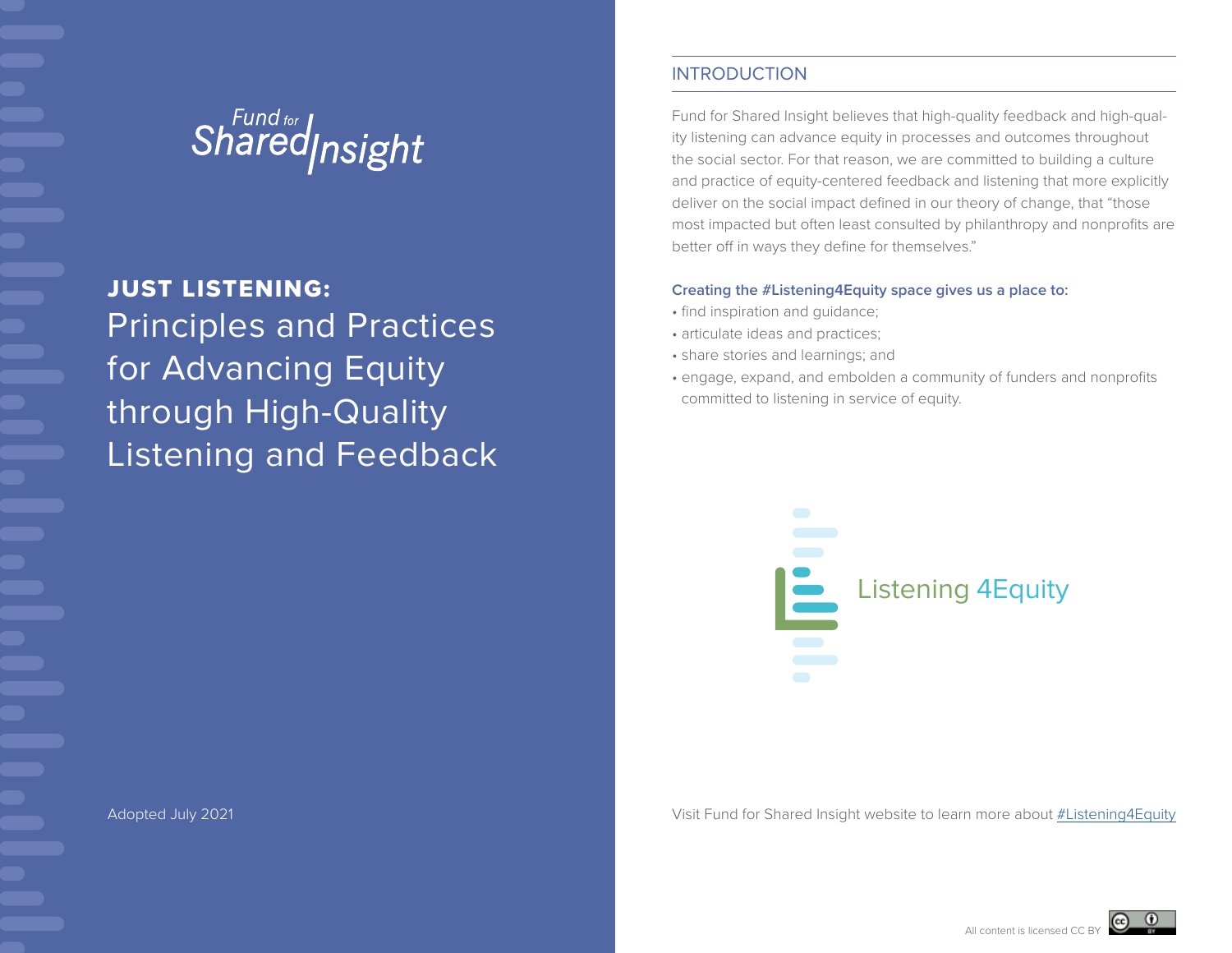### OUR EQUITY PRINCIPLES

Shared Insight adopted a set of equity principles in July 2020, codifying a commitment to hold equity as an explicit and centered value, priority, and goal. We intend to look to the principles as a quidepost in all that we do, internally and externally. And we invite others to engage with the principles in their own listening efforts, not as a checklist or a standard for perfection, but as a tool for setting actionable goals and tracking meaningful progress on the journey toward equity and justice.

# **1. High-quality listening and feedback must be in service of equity to be high quality.**

- $\rightarrow$  There must be clear understanding of equity (i.e., distinct from diversity and inclusion, with an explicit focus on power and thus on race as a defining power structure) in both processes and outcomes.  $\rightarrow$  Believing that people are the experts of their own
- $\rightarrow$  There must be some intentionality about driving toward equity. Because equity is not the norm, it is unlikely to be achieved by accident. Race- or power-neutral approaches actually exacerbate inequity; lack of bad intent is insufficient to counter structures that are designed for inequity. However, there is room to engage at various levels of skill and experience with equity.
- $\rightarrow$  There must be continuous, disciplined practice for example, engaging the full feedback loop, including and especially the final steps of responding to feedback and reporting back to the people who provided it – with equity lenses and actions embedded at each step.
- **2. High-quality listening and feedback in service of equity centers the voices and perspectives of people who have been most impacted and made "least heard" by structural racism and other systemic inequities.**
- lives and that nonprofits and funders willmake better decisions and help deliver better out comes and more meaningful and durable impact by listening to people.
- $\rightarrow$  De-centering the comfort and habits of funders and nonprofits and their definitions of effectiveness, progress, and success.
- $\rightarrow$  Disrupting norms and "best practice" by amplifying voices from the "margins." Common approaches to data analysis and evidence-based decision-making aim for the middle or averages, which will continue to keep the margins invisibilized and under-served and canactually widen gaps.